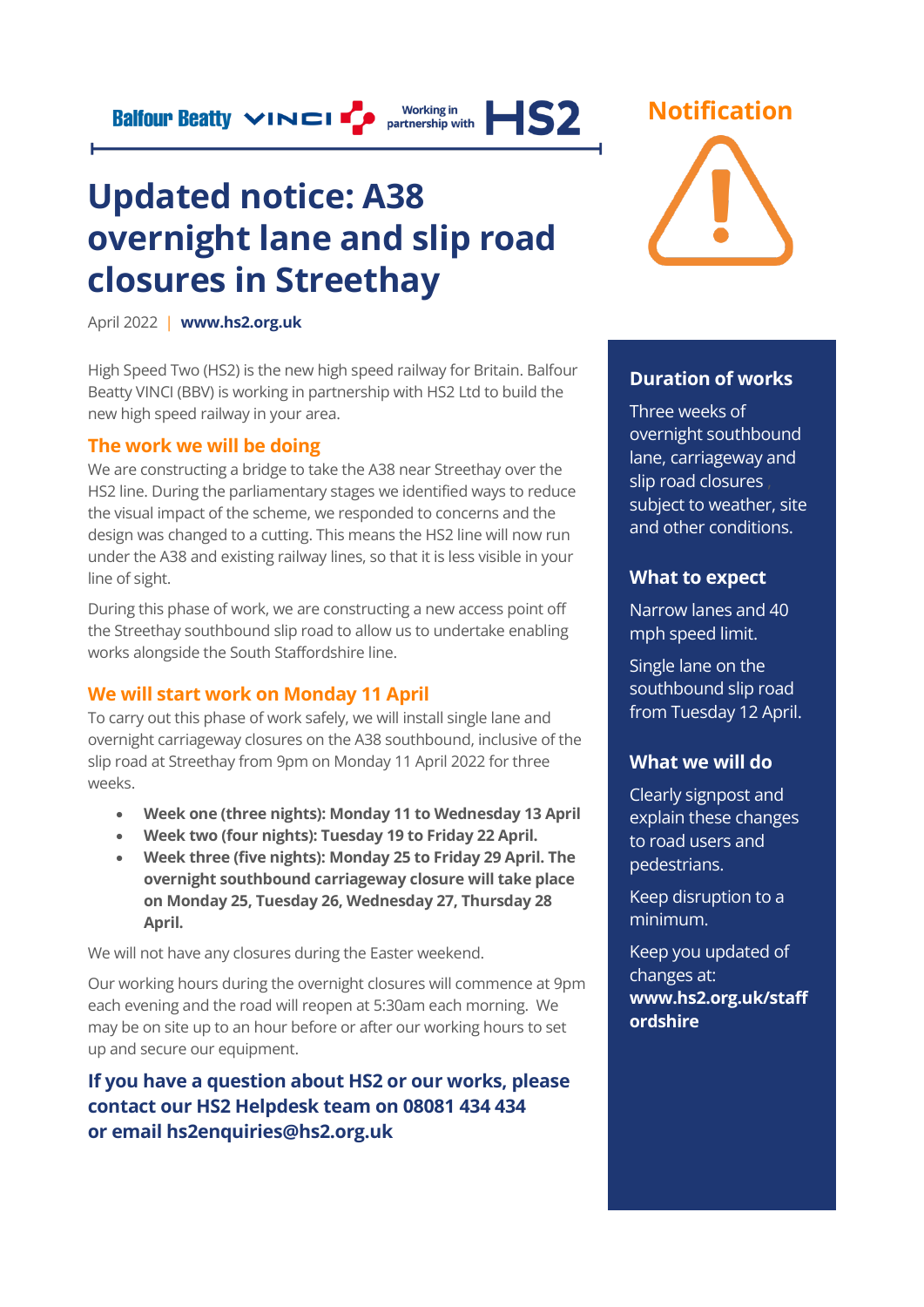# **Updated notice: A38 overnight lane and slip road closures in Streethay**

#### **www.hs2.org.uk**

# **Map of diversion route for A38 southbound lane and slip road closure at Streethay**

The map below details the overnight A38 southbound lane and slip road closure and diversion route that will be in place from Monday 11 April at 9pm.

**Notification**

This diversion will affect road users travelling in to Streethay and parts of north Lichfield who would usually use the A38 southbound slip road to the A5127. The diversion will take road users to the next exit at Swinfen Island.

Please note: There are strategic signed diversion routes in place to make sure that drivers follow the designated routes. Many other roads in the area are narrow single lanes and not suitable for traffic and in particular larger vehicles and HGVs. Please do not use Sat Navs but instead follow the signed diversion.



Temporary Road Closure **BED** Diversion Route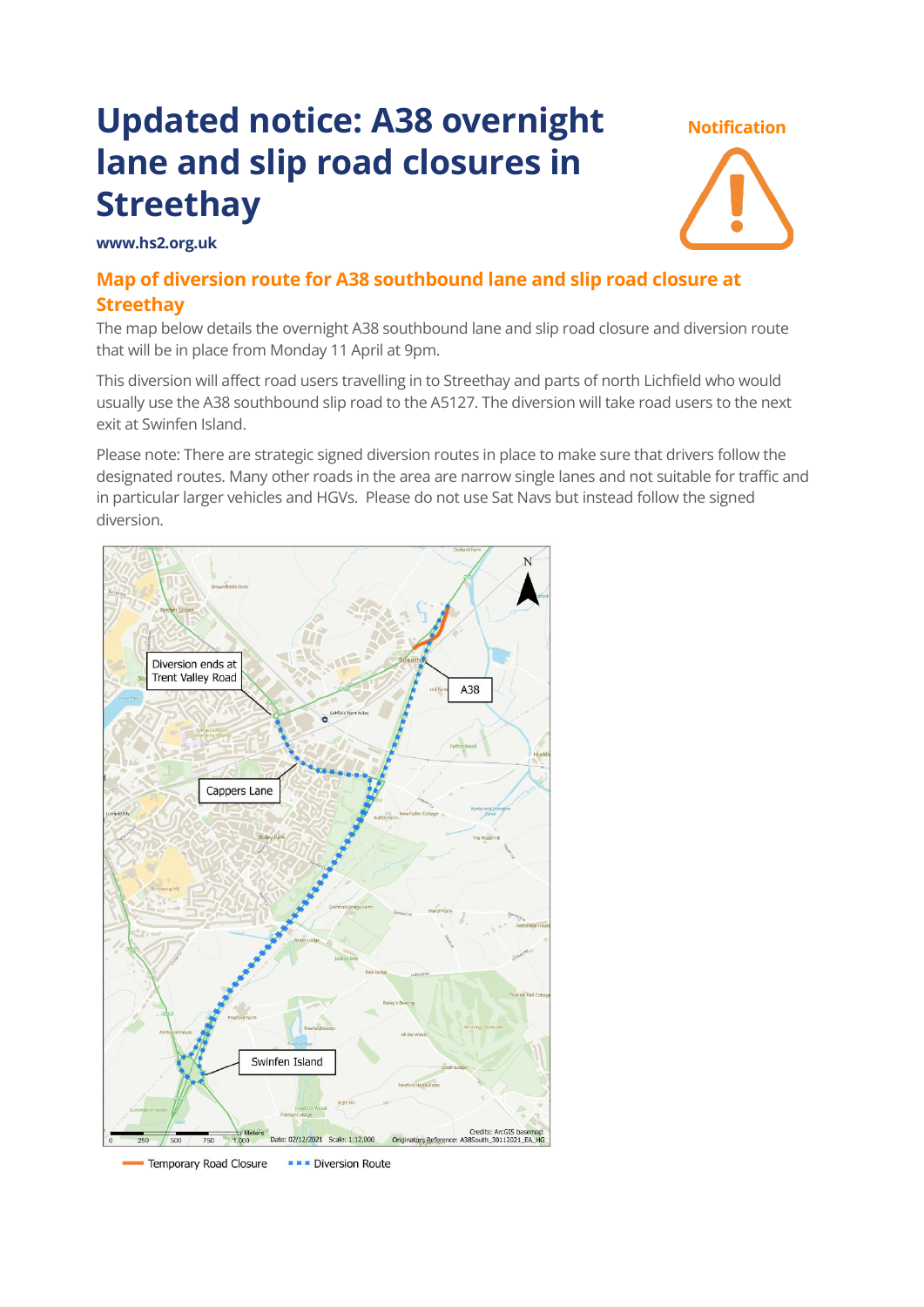# **Updated notice: A38 overnight lane and slip road closures in Streethay**

#### **Notification**



#### **www.hs2.org.uk**

## **Map of southbound overnight closure and diversion route**

The map below details the A38 overnight closure and diversion route that will be in place on Monday 25, Tuesday 26, Wednesday 27 and Thursday 28 April 2022.

**Southbound diversion:** traffic will be diverted from Hilliard's Cross, along Wood End Lane, A515, A51, A5192 Eastern Avenue and onto Cappers Lane. Please do not use Sat Navs but instead follow the signed diversion.



A38 Southbound Road Closure **EXECUTE:** Diversion Route

## **Join our virtual drop in event on Thursday 21 April**

We are holding a virtual drop-in session for you to learn more about HS2 works in the Lichfield area. You can register interest for the event at:

#### **[https://www.eventbrite.co.uk/e/hs2-and-bbv-lichfield-virtual](https://www.eventbrite.co.uk/e/hs2-and-bbv-lichfield-virtual-drop-in-event-tickets-299071650357)[drop-in-event-tickets-299071650357](https://www.eventbrite.co.uk/e/hs2-and-bbv-lichfield-virtual-drop-in-event-tickets-299071650357)**

Alternatively you can access our event page direct via the QR code provided below.